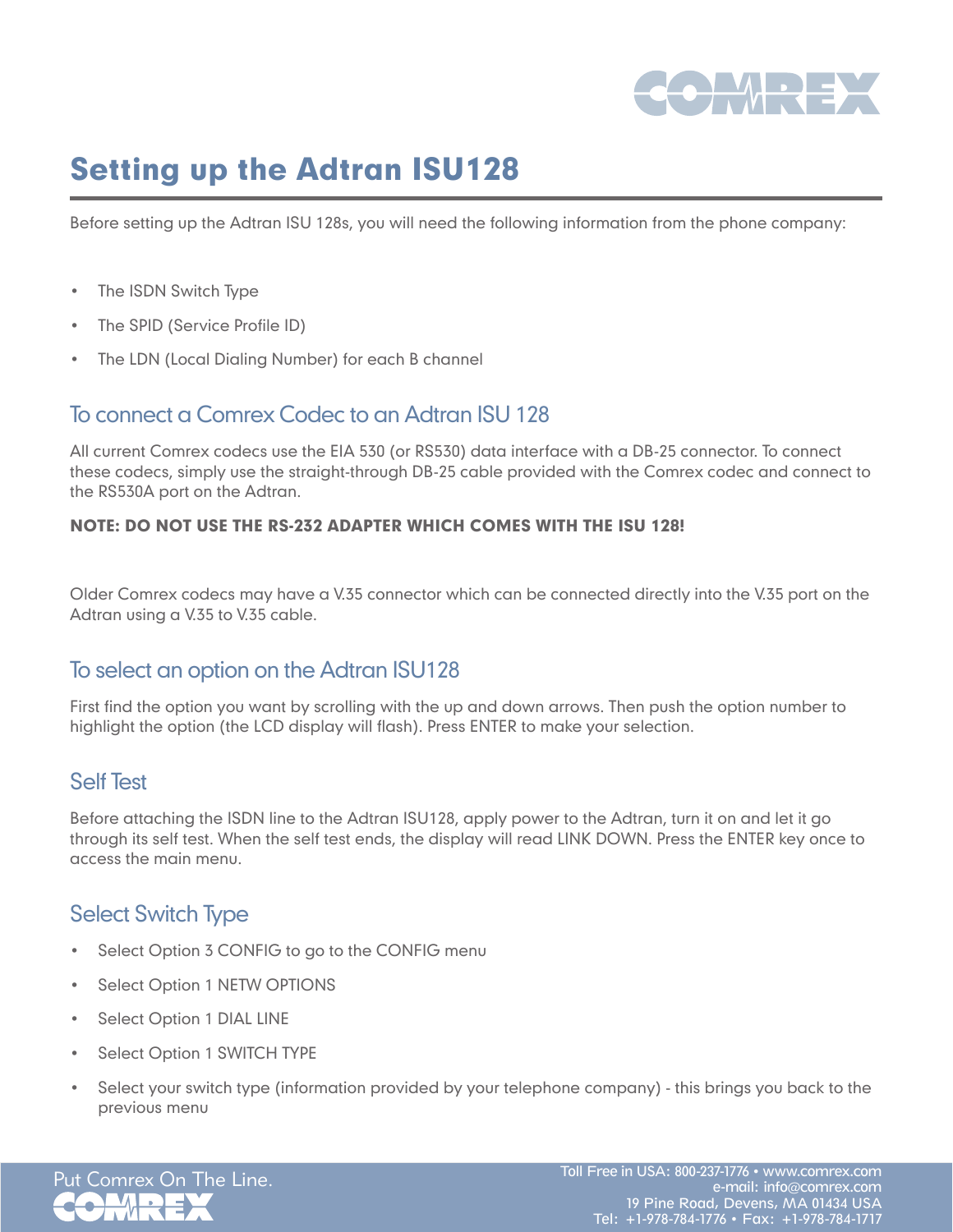

# Enter SPIDs and LDNs

- Select Option 3 TERMINAL ID
- Select Option 1 SET SPID

The screen should display SELECT SPID 1 along with the SPID previously programmed into the TA (if there was one). If the SPID is not correct, press ENTER and key in your new SPID 1, using the cursor to backspace if necessary. If your line has no SPID 1, back space to the beginning of the field to clear the display. Press ENTER when the SPID is correct. After SPID 1 has been entered press the DOWN cursor to access SPID 2 and repeat the above steps to enter SPID 2.

# Select Option 2 SET LDN

This works much like the SPIDS, but here you will be inputting the 7 digit local phone number for each line. If you only have one number, input the same number for LDN1 and 2. Again the down cursor works as a backspace. Do not input country, city or area codes, only the 7 digit local number.

# Select Connector Type

- Press CANCEL 4 times to get back to the main CONFIG menu
- Select Option 2 DTE OPTIONS
- Select Option 2 SYNCHRONOUS
- Select Option 2 CONNECTOR TYPE
- If you plan on using the 34-pin block connector on the rear of the ADTRAN, select V.35
- If you will be using the 25-pin "D", select RS-530

# Select Dialing Rate

- Press CANCEL 2 times to return to the main menu
- Select Option 4 QUICK SETUP
- Choose from the top 4 choices in this menu (placing calls at  $56$ ,  $64$ ,  $112$ , or  $128$  KB/s)
- Choose the desired rate and hit ENTER

Note: The menu here will not change after you press enter, but your option has been chosen. Press CANCEL until you return to the LINK DOWN status display.